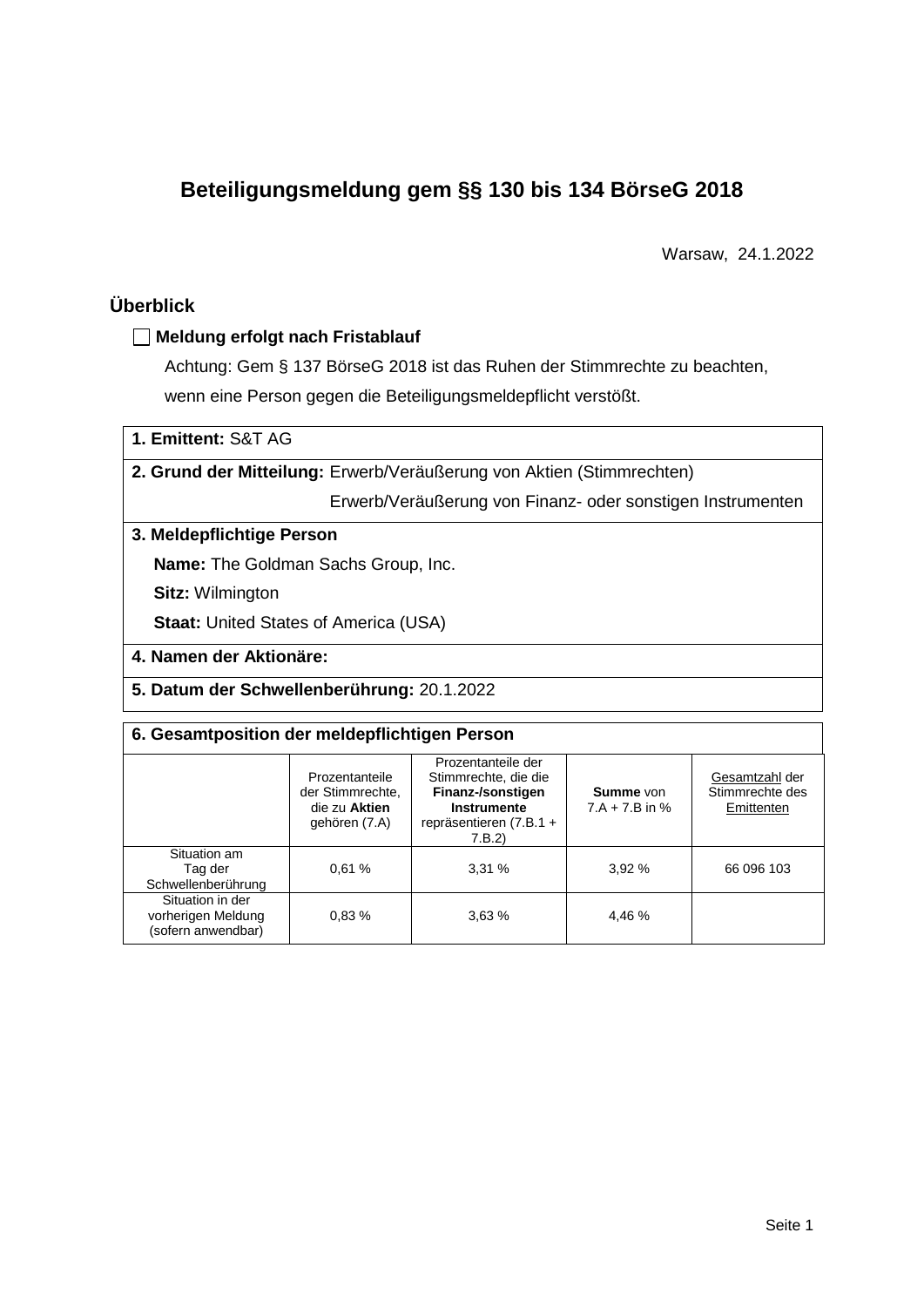# **Details**

# **7. Details über die gehaltenen Instrumente am Tag der Berührung der Schwelle:**

| A: Stimmrechte, die zu Aktien gehören |                                       |                                      |                                           |                                    |  |  |
|---------------------------------------|---------------------------------------|--------------------------------------|-------------------------------------------|------------------------------------|--|--|
|                                       |                                       | Anzahl der Stimmrechte               | Prozentanteil der Stimmrechte             |                                    |  |  |
| <b>ISIN der Aktien</b>                | Direkt<br>$(S$ 130 Börse $G$<br>2018) | Indirekt<br>$(S$ 133 BörseG<br>2018) | <b>Direkt</b><br>$(S$ 130 BörseG<br>2018) | Indirekt<br>(§ 133 BörseG<br>2018) |  |  |
| AT0000A0E9W5                          | 404 509                               |                                      |                                           | 0.61%                              |  |  |
| Subsumme A                            |                                       | 404 509                              |                                           | 0.61%                              |  |  |

| B 1: Finanzinstrumente / sonstige Instrumente gem § 131 Abs 1 Z 1 BörseG 2018 |              |                |                                                         |                                  |  |
|-------------------------------------------------------------------------------|--------------|----------------|---------------------------------------------------------|----------------------------------|--|
| Art des Instruments                                                           | Verfalldatum | Ausübungsfrist | Anzahl der Stimmrechte<br>die erworben werden<br>können | Prozentanteil der<br>Stimmrechte |  |
| Securities Lending                                                            | n.a.         | n.a.           | 1 569 704                                               | 2.37%                            |  |
|                                                                               |              | Subsumme B.1   | 1 569 704                                               | 2.37%                            |  |

| B 2: Finanzinstrumente / sonstige Instrumente gem § 131 Abs 1 Z 2 BörseG 2018 |              |                |                                    |                           |                                     |
|-------------------------------------------------------------------------------|--------------|----------------|------------------------------------|---------------------------|-------------------------------------|
| Art des<br>Instruments                                                        | Verfalldatum | Ausübungsfrist | Physisches oder<br>Cash Settlement | Anzahl der<br>Stimmrechte | Prozentanteil<br>der<br>Stimmrechte |
| Swap                                                                          | 08.07.2030   | n.a.           | Cash                               | 599 394                   | 0.91%                               |
| <b>Call Warrants</b>                                                          | 31.12.2030   | n.a.           | Cash                               | 16 963                    | 0.03%                               |
|                                                                               |              |                | Subsumme B.2                       | 616 357                   | 0.93%                               |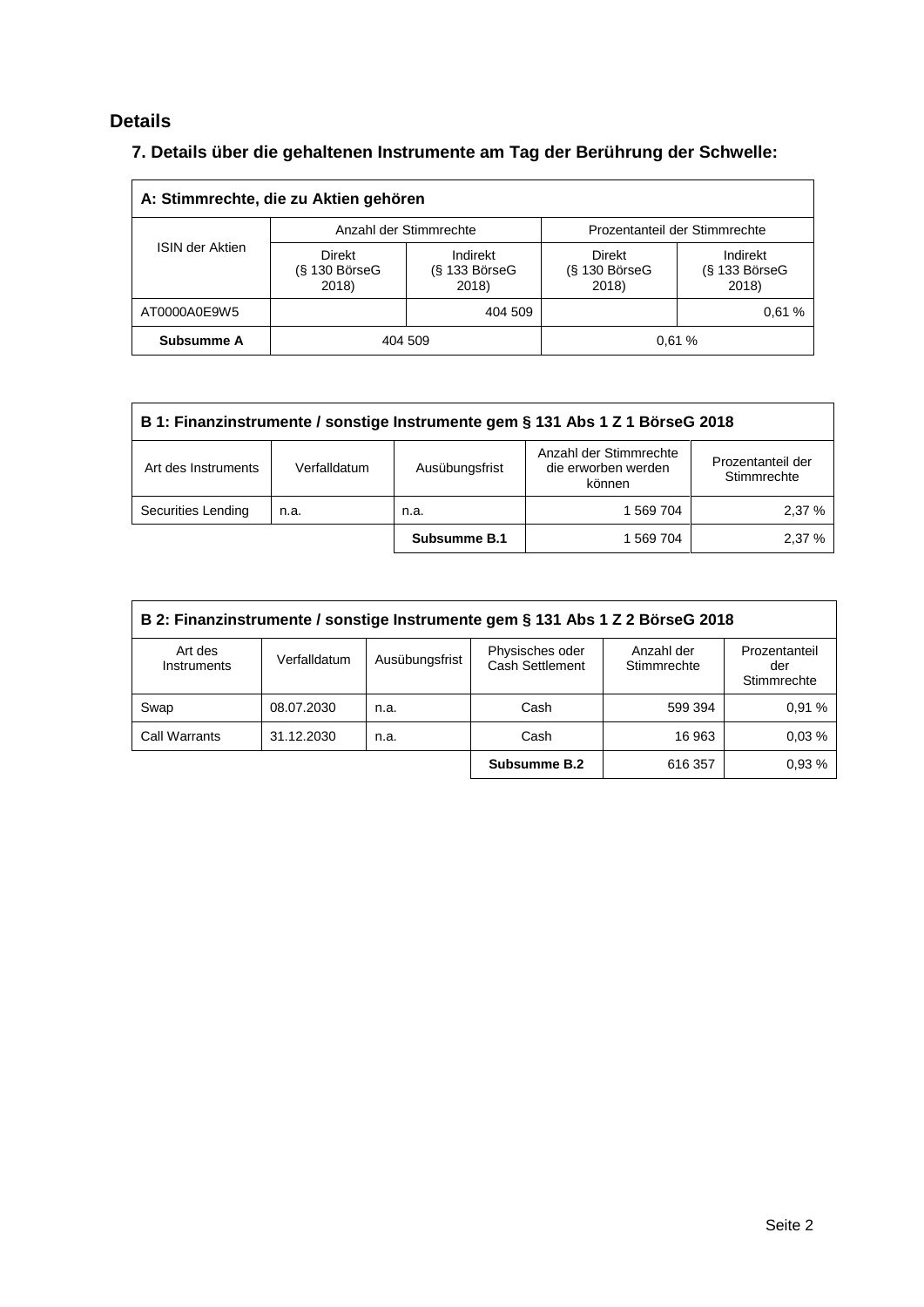# **8. Information in Bezug auf die meldepflichtige Person:**

Die meldepflichtige Person (Punkt 3) wird nicht von einer natürlichen/juristischen Person kontrolliert und kontrolliert auch keine andere Person, die direkt oder indirekt Instrumente am Emittenten hält.

 $\boxtimes$  Volle Kette der kontrollierten Unternehmen, über die die Stimmrechte und/oder Finanz-/sonstigen Instrumente gehalten werden, beginnend mit der obersten kontrollierenden natürlichen oder juristischen Person:

| Ziffer         | <b>Name</b>                                   | Direkt kontrolliert<br>durch Ziffer | Direkt gehaltene<br>Stimmrechte in<br>Aktien (%) | Direkt gehaltene<br>Finanz-<br>/sonstige<br>Instrumente (%) | Total von beiden<br>$(\%)$ |
|----------------|-----------------------------------------------|-------------------------------------|--------------------------------------------------|-------------------------------------------------------------|----------------------------|
| 1              | The Goldman<br>Sachs Group,<br>Inc.           |                                     |                                                  |                                                             |                            |
| 2              | Goldman Sachs<br>(UK) L.L.C.                  | 1                                   |                                                  |                                                             |                            |
| 3              | Goldman Sachs<br>Group UK<br>Limited          | $\overline{2}$                      |                                                  |                                                             |                            |
| 4              | Goldman Sachs<br>International                | 3                                   | 0,14%                                            | 1,41 %                                                      | 1,55 %                     |
| 5              | Goldman Sachs<br>International<br><b>Bank</b> | 3                                   | 0,41 %                                           | 0,00%                                                       | 0,41%                      |
| 6              | Goldman Sachs<br>& Co. LLC                    | 1                                   | 0,04%                                            | 1,88 %                                                      | 1,92 %                     |
| $\overline{7}$ | <b>GSAM Holdings</b><br><b>LLC</b>            | 1                                   |                                                  |                                                             |                            |
| 8              | Goldman Sachs<br>Asset<br>Management,<br>L.P. | 7                                   | 0,03%                                            | 0,00%                                                       | 0,03%                      |
| 9              | Goldman Sachs<br><b>Bank USA</b>              | 1                                   |                                                  |                                                             |                            |
| 10             | Goldman Sachs<br>Bank Europe SE               | 9                                   | 0,00%                                            | 0,03%                                                       | 0,03%                      |
|                |                                               |                                     |                                                  |                                                             |                            |

## **9. Im Falle von Stimmrechtsvollmacht**

Datum der Hauptversammlung: -

Stimmrechtsanteil nach der Hauptversammlung: - entspricht - Stimmrechten

### **10. Sonstige Kommentare:**

-

Warsaw am 24.1.2022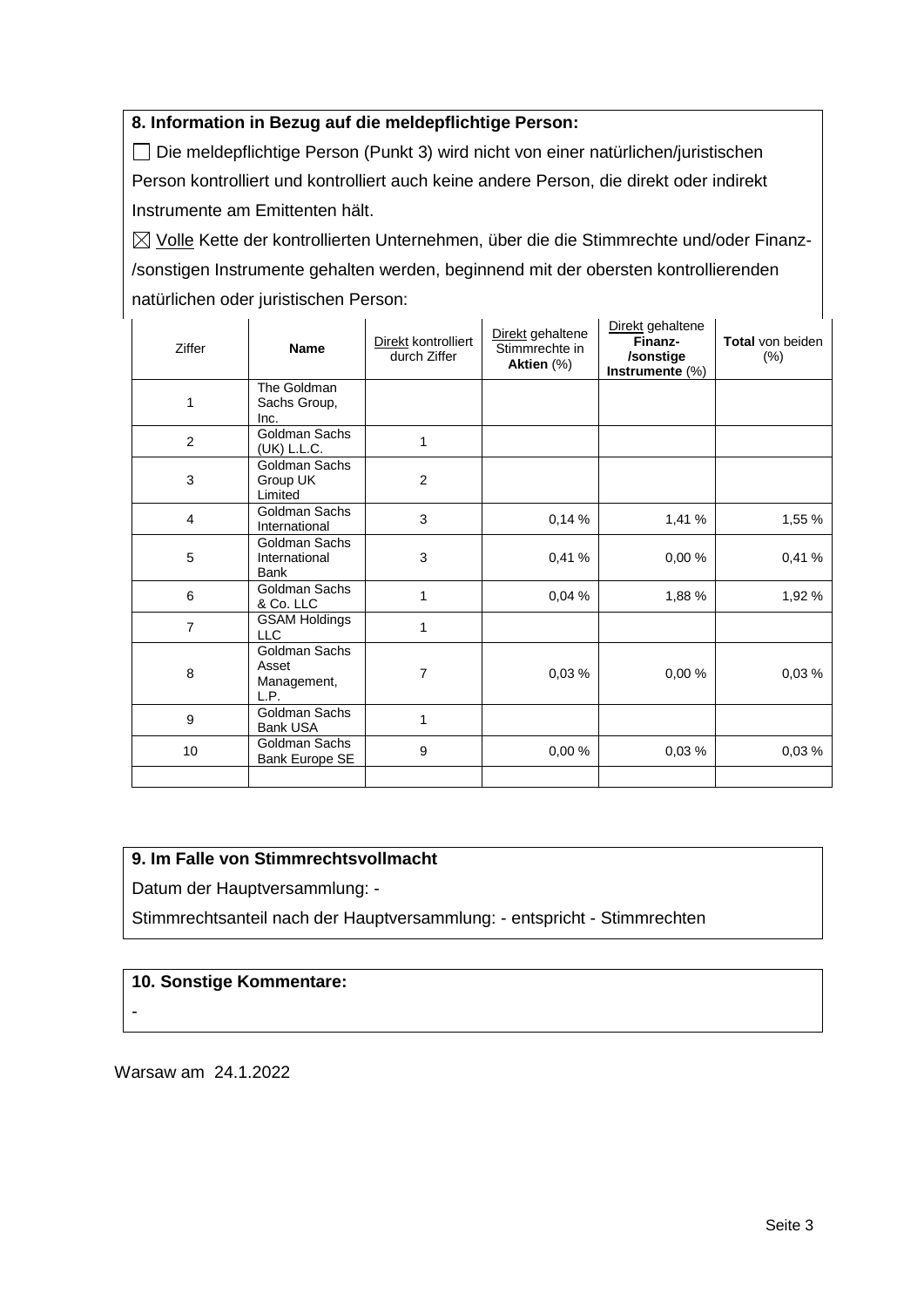# **Major holdings notification pursuant to Sec. 130 to 134 BörseG 2018**

Warsaw, 24.1.2022

# **Overview**

### **Notification made after deadline**

Caution: In case of violations of major holdings notification rules, please pay attention to Section 137 BörseG 2018 (Suspension of voting rights)

| 1. Issuer: S&T AG |
|-------------------|
|-------------------|

**2. Reason for the notification:** Acquisition or disposal of voting rights

Acquisition or disposal of financial/other instruments

### **3. Person subject to notification obligation**

**Name:** The Goldman Sachs Group, Inc.

**City:** Wilmington

**Country:** United States of America (USA)

#### **4. Name of shareholder(s):**

# **5. Date on which the threshold was crossed or reached:** 20.1.2022

#### **6. Total positions**

|                                                                                | % of voting rights<br>attached to<br>shares $(7.A)$ | % of voting rights<br>through<br>financial/other<br>instruments $(7.B.1 +$<br>7.B.2) | <b>Total</b> of both in %<br>$(7.A + 7.B)$ | Total number of<br>voting rights of<br>issuer |
|--------------------------------------------------------------------------------|-----------------------------------------------------|--------------------------------------------------------------------------------------|--------------------------------------------|-----------------------------------------------|
| Resulting situation on the<br>date on which threshold<br>was crossed / reached | 0.61%                                               | 3,31%                                                                                | 3.92%                                      | 66 096 103                                    |
| Position of previous<br>notification (if applicable)                           | 0.83%                                               | 3,63%                                                                                | 4.46 %                                     |                                               |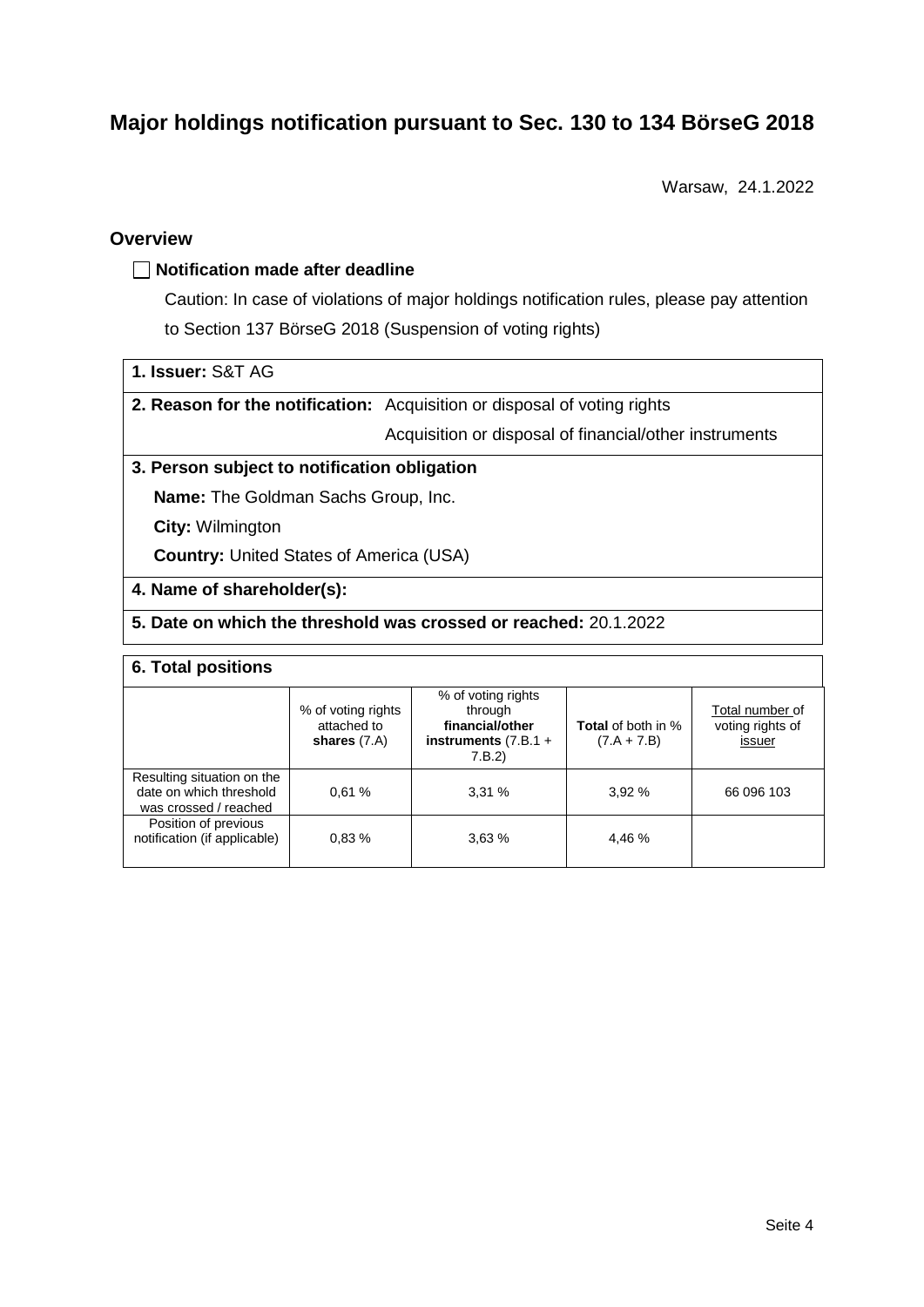# **Details**

| 7. Notified details of the resulting situation: |
|-------------------------------------------------|
|-------------------------------------------------|

| A: Voting rights attached to shares |                                                        |                         |                                    |                                      |  |  |
|-------------------------------------|--------------------------------------------------------|-------------------------|------------------------------------|--------------------------------------|--|--|
|                                     |                                                        | Number of voting rights | % of voting rights                 |                                      |  |  |
|                                     | <b>ISIN Code</b><br>Direct<br>(Sec 130 BörseG<br>2018) |                         | Direct<br>(Sec 130 BörseG<br>2018) | Indirect<br>(Sec 133 BörseG<br>2018) |  |  |
| AT0000A0E9W5                        | 404 509                                                |                         |                                    | 0.61%                                |  |  |
| <b>SUBTOTAL A</b>                   |                                                        | 404 509                 |                                    | 0.61%                                |  |  |

| B 1: Financial / Other Instruments pursuant to Sec. 131 para. 1 No. 1 BörseG 2018 |                        |                        |                                                                                      |                    |  |
|-----------------------------------------------------------------------------------|------------------------|------------------------|--------------------------------------------------------------------------------------|--------------------|--|
| Type of instrument                                                                | <b>Expiration Date</b> | <b>Exercise Period</b> | Number of voting<br>rights that may be<br>acquired if the<br>instrument is exercised | % of voting rights |  |
| Securities Lending                                                                | n.a.                   | n.a.                   | 1 569 704                                                                            | 2,37 %             |  |
|                                                                                   |                        | <b>SUBTOTAL B.1</b>    | 1 569 704                                                                            | 2,37 %             |  |

| B 2: Financial / Other Instruments pursuant to Sec. 131 para. 1 No. 2 BörseG 2018 |                    |                    |                                      |                            |                       |  |
|-----------------------------------------------------------------------------------|--------------------|--------------------|--------------------------------------|----------------------------|-----------------------|--|
| Type of instrument                                                                | Expiration<br>Date | Exercise<br>Period | Physical /<br><b>Cash Settlement</b> | Number of<br>voting rights | % of voting<br>rights |  |
| Swap                                                                              | 08.07.2030         | n.a.               | Cash                                 | 599 394                    | 0.91%                 |  |
| <b>Call Warrants</b>                                                              | 31.12.2030         | n.a.               | Cash                                 | 16 963                     | 0.03%                 |  |
|                                                                                   |                    |                    | <b>SUBTOTAL B.2</b>                  | 616 357                    | 0.93%                 |  |